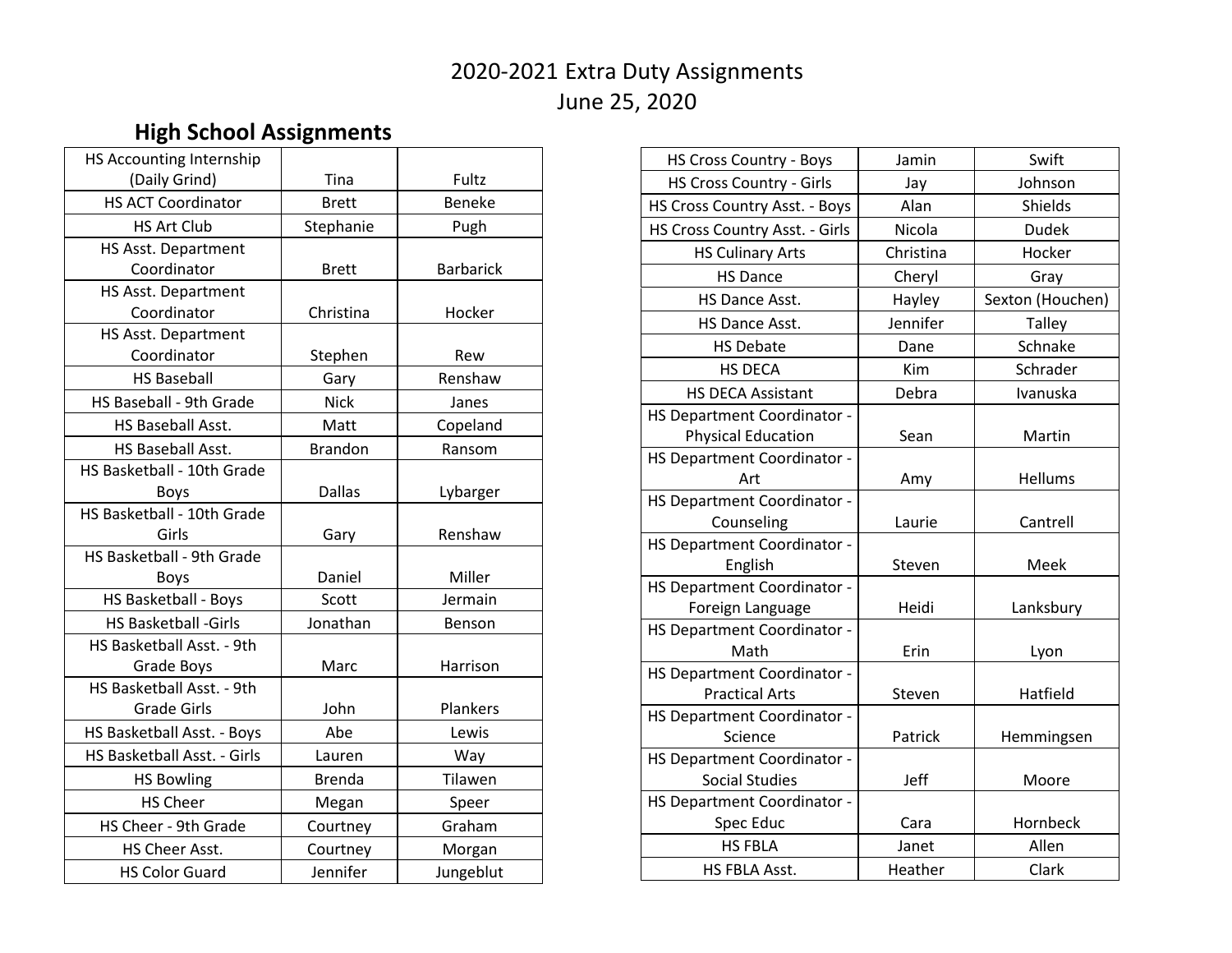| <b>HS FCCLA</b>                    | Angela      | Snyder         |
|------------------------------------|-------------|----------------|
| <b>HS First Robotics Assistant</b> |             |                |
| Coach                              | Kevin       | Killingsworth  |
| <b>HS First Robotics Assistant</b> |             |                |
| Coach                              | Dennis      | Squires        |
|                                    |             |                |
| <b>HS Football</b>                 | Sean        | Martin         |
| HS Football - 9th Grade            | Zach        | <b>Brady</b>   |
| HS Football - 9th Grade            |             |                |
| Assistant                          | Jacob       | <b>Bronars</b> |
| <b>HS Football Asst.</b>           | Matt        | Copeland       |
| HS Football Asst.                  | <b>Brad</b> | Gaines         |
|                                    |             |                |
| HS Football Asst.                  | Marc        | Harrison       |
| HS Football Asst.                  | <b>Nick</b> | Janes          |
|                                    |             |                |
| HS Football Asst.                  | Andrew      | Shaul          |
| HS Football Asst.                  | <b>Nick</b> | Tebbe          |
| <b>HS Forensics</b>                | Todd        | Schnake        |
| <b>HS Forensics Asst.</b>          | Rebekah     | Youmans        |
| <b>HS Freshman Mentoring</b>       |             |                |
| (Student Leadership Team)          |             |                |
| Asst.                              | Emily       | Craig          |
| <b>HS Freshman Mentoring</b>       |             |                |
| Student Leadership Team            |             |                |
| (SLT)                              | Scott       | Jermain        |
|                                    |             |                |
| HS Golf - Boys                     | Paul        | Carvan         |
| HS Golf - Girls                    | Paul        | Carvan         |
|                                    |             |                |
| HS Golf Asst. - Boys               | Wendell     | Pritchett      |
| HS Golf Asst. - Girls              | Kim         | Kruse          |

| HS HOSA - Future Health          |              |                     |
|----------------------------------|--------------|---------------------|
| Professionals                    | Michael Frey | <b>Andrew Shaul</b> |
| <b>HS IB Coordinator</b>         | Steven       | Meek                |
| HS Instrumental (Contest)        |              |                     |
| Asst.                            | Dillon       | Jarrett             |
| HS Instrumental (Contest)        |              |                     |
| Asst.                            | Zach         | Shupe               |
| HS Instrumental (Contest)        | Jennifer     | Gibson              |
| HS Instrumental (Contest)        |              |                     |
| Asst.                            | Graham       | Deckard             |
| HS International Club - French   | Michaela     | Hylen               |
| HS International Club -          |              |                     |
| Spanish                          | Heidi        | Lanksbury           |
| <b>HS Jazz Band</b>              | Jennifer     | Gibson              |
| <b>HS Junior Class Sponsor</b>   | Jackie       | Garcia              |
| HS Junior Class Sponsor Asst.    | Coralie      | Price               |
| HS Junior Class Sponsor Asst.    | Kim          | Schrader            |
| <b>HS Marching Band</b>          | Jennifer     | Gibson              |
| HS Marching Band Asst.           | Graham       | Deckard             |
| HS Marching Band Asst.           | Dillon       | Jarrett             |
| HS Marching Band Asst.           | Zach         | Shupe               |
| HS Musical Asst.                 | Stephen      | Rew                 |
| <b>HS Musical Director</b>       | Todd         | Schnake             |
| <b>HS National Honor Society</b> | Joe          | O'Neal              |
| <b>HS National Honor Society</b> |              |                     |
| Asst.                            | Laura        | Streicher           |
| <b>HS Newspaper</b>              | Stefani      | <b>Russ</b>         |
| HS Play Director - Fall          | Todd         | Schnake             |
| HS Play Director - One Act       | Todd         | Schnake             |
| <b>HS Play Director - Spring</b> | Dane         | Schnake             |
| HS Play Director - Winter        | Todd         | Schnake             |
| <b>HS Red Cross Club</b>         | Nicola       | <b>Dudek</b>        |
| <b>HS SADD</b>                   | Tina         | Fultz               |
| <b>HS Scholar Bowl</b>           | Alex         | Berkovich           |
|                                  |              |                     |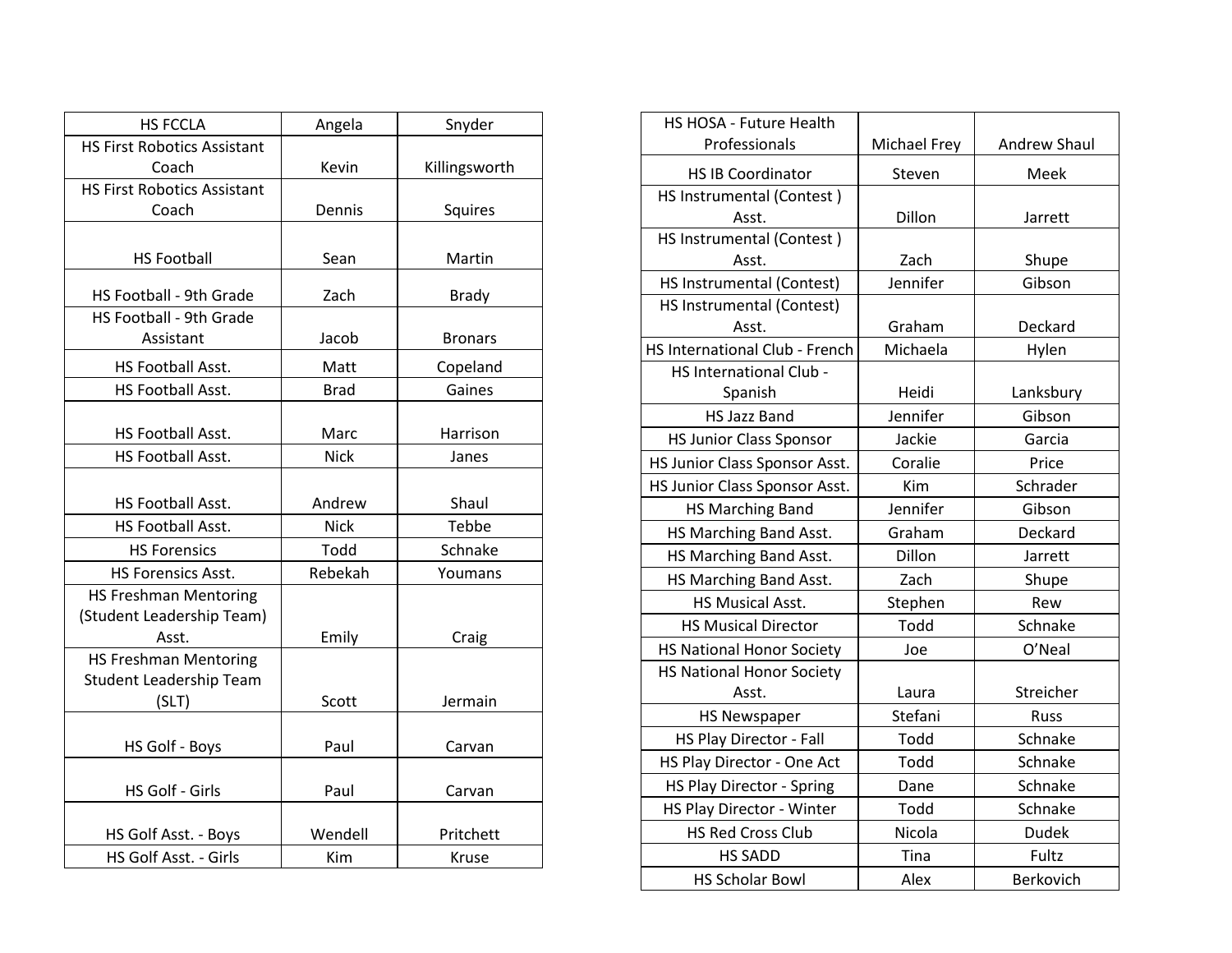| HS Scholar Bowl Asst.                       | Kelly         | Logan         |
|---------------------------------------------|---------------|---------------|
| <b>HS Senior Class Sponsor</b>              | Nicola        | <b>Dudek</b>  |
| <b>HS Senior Class Sponsor Asst</b>         | Stefani       | Russ          |
| <b>HS Soccer - Boys</b>                     | John          | Plankers      |
| HS Soccer - Girls                           | John          | Plankers      |
| HS Soccer Asst. - Boys                      | Joel          | <b>Brice</b>  |
| HS Soccer Asst. - Boys                      | Rob           | <b>Davies</b> |
| HS Soccer Asst. - Girls                     | Katlyn        | Christopher   |
| HS Soccer Asst. - Girls                     | <b>Baylie</b> | Edwards       |
| HS Soccer Varsity Asst. - Boys              | Jon           | Shawver       |
| <b>HS Softball</b>                          | James         | <b>Brown</b>  |
| HS Softball - 9th Grade                     | John          | Heinemann     |
| HS Softball Asst.                           | Gary          | Renshaw       |
| HS Softball Asst.                           | Lauren        | Way           |
| <b>HS Special Olympics</b>                  | Cara          | Hornbeck      |
| <b>HS Special Olympics</b>                  | Emma          | Howlett       |
| <b>HS Special Olympics</b>                  | Mary (Catie)  | Howlett       |
| <b>HS Student Council</b>                   | Jeff          | Moore         |
| HS Student Council Asst.                    | Ashleigh      | Easton        |
| HS Swimming - Girls                         | Michaela      | Hylen         |
| HS Swimming Asst. - Girls                   | Doug          | <b>Brown</b>  |
| <b>HS Technical Theatre</b>                 | Todd          | Schnake       |
| <b>HS Technology Student</b><br>Association | Ivan          | Robison       |
| HS Tennis - Boys                            | Derek         | Howard        |
| <b>HS Tennis - Girls</b>                    | Derek         | Howard        |
| HS Tennis Asst. - Boys                      | Doug          | Marker        |
| HS Tennis Asst. - Girls                     | Doug          | Marker        |
| HS Track - Boys                             | Jamin         | Swift         |
| <b>HS Track - Girls</b>                     | Jared         | Foster        |
| HS Track Asst.                              | Nicola        | <b>Dudek</b>  |

| HS Track Asst.                  | <b>Brad</b>  | Gaines           |
|---------------------------------|--------------|------------------|
| HS Track Asst.                  | Jay          | Johnson          |
| HS Track Asst.                  | Alan         | Shields          |
| HS Track Asst.                  | Amber        | Solomon          |
| HS Track Asst. (Throws)         | Sean         | Martin           |
| <b>HS Trainer - Fall</b>        | Daniel       | Schwarz          |
| <b>HS Trainer - Spring</b>      | Daniel       | Schwarz          |
| <b>HS Trainer - Winter</b>      | Daniel       | Schwarz          |
| HS Trapshooting - Fall          | Jared        | Foster           |
| <b>HS Trapshooting - Spring</b> | <b>Nick</b>  | Tebbe            |
| <b>HS Vocal Music</b>           | Stephen      | Rew              |
| <b>HS Volleyball</b>            | Aubri        | Janes            |
| HS Volleyball - 9th Grade       | Leah         | Schmidt          |
| HS Volleyball Asst.             | Kourtney     | Thompson         |
| HS Volleyball Asst. - 9th       |              |                  |
| Grade                           | Megan        | Chikuru          |
| HS Weights - Fall               | Scott        | Jermain          |
| HS Weights - Spring             | Matt         | Copeland         |
| HS Weights - Winter             | Matt         | Copeland         |
| <b>HS Winter Guard</b>          | Jennifer     | Jungeblut        |
| HS Wrestling - Boys             | <b>Brett</b> | <b>Barbarick</b> |
| HS Wrestling - Girls            | Andrew       | Shaul            |
| HS Wrestling Asst.              | Paul         | <b>Barbarick</b> |
| HS Wrestling Asst.              | Andrew       | Higley           |
| HS Wrestling Asst.              | Daniel       | Tuttle           |
| HS Wrestling Asst. - Varsity    | John         | Heinemann        |
| <b>HS Yearbook</b>              | Stefani      | Russ             |
|                                 |              |                  |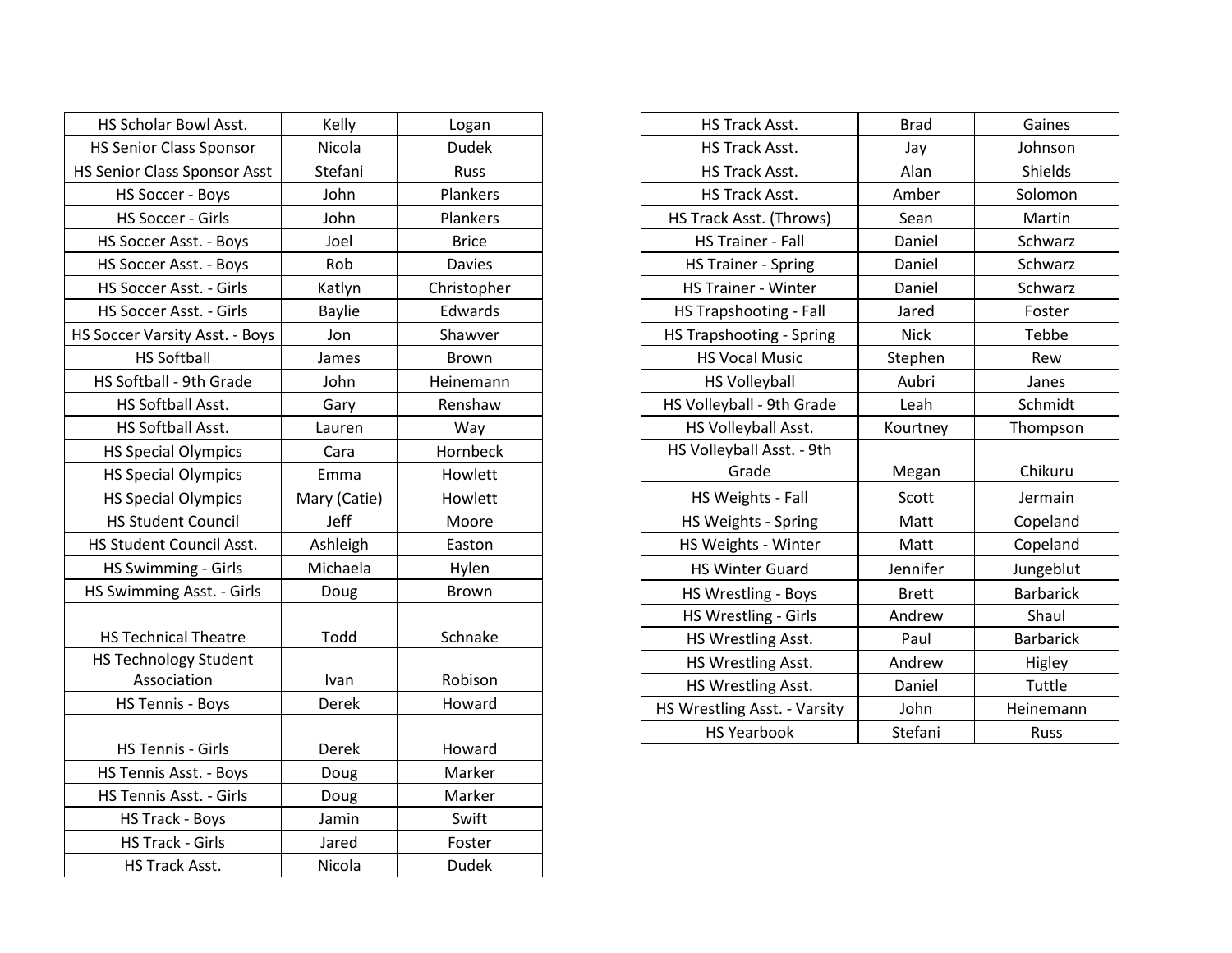|  |  | <b>East Middle School Assignments</b> |
|--|--|---------------------------------------|
|--|--|---------------------------------------|

| MS Basketball - Boys               | Matt          | Copeland      |
|------------------------------------|---------------|---------------|
| MS Basketball - Girls              | Paul          | Jordan        |
| MS Basketball Asst. - Boys         | <b>Brad</b>   | Gaines        |
| MS Basketball Asst. - Girls        | <b>Alexis</b> | <b>Stark</b>  |
| MS Cheer                           | Jennifer      | Johnson       |
| MS Cheer Asst.                     | Heidi         | Lanksbury     |
| <b>MS Cross Country</b>            | Jory          | Williamson    |
| MS Cross Country Asst.             | Michaela      | Hylen         |
| MS Cross Country Asst.             | Luis          | Garcia        |
| MS Football Asst.                  | Daniel        | Tuttle        |
| MS Football Asst.                  | Chris         | Kelly         |
| <b>MS Forensics</b>                | Adam          | Segura        |
| MS Instrumental                    | Zach          | Schupe        |
| MS Instrumental                    | Graham        | Deckard       |
| <b>MS Newspaper</b>                | George        | Tombaugh      |
| <b>MS NJHS Assistant</b>           | Pat           | Appleton      |
| <b>MS NJHS Society</b>             | Sherri        | Nitz          |
| <b>MS Robotics Club</b>            | Tanya         | Caldwell      |
| <b>MS Robotics Club</b>            | Rick          | Lally         |
| MS Science Olympiad (Scholar Bowl) | Zach          | <b>Brady</b>  |
| <b>MS Student Council</b>          | Stephanie     | Klinskick     |
| <b>MS Theatre</b>                  | Adam          | Segura        |
| <b>MS Track</b>                    | Zach          | <b>Brady</b>  |
| MS Track Asst.                     | Paul          | <b>Barker</b> |
| MS Track Asst.                     | Hannah        | <b>Brady</b>  |

| MS Track Asst.        | Daniel | Tuttle       |
|-----------------------|--------|--------------|
| MS Track Asst.        | Chris  | Kelly        |
| <b>MS Vocal Music</b> | Shea   | Twenter      |
| MS Volleyball         | Hannah | <b>Brady</b> |
| MS Volleyball Asst.   | Katlyn | Christopher  |
| <b>MS Wrestling</b>   | Luis   | Garcia       |
| <b>MS Yearbook</b>    | George | Tombaugh     |

## **South Middle School Assignments**

| MS Basketball - Boys               | Nathaniel     | Morgan       |
|------------------------------------|---------------|--------------|
| MS Basketball - Girls              | Aubri         | Renshaw      |
| MS Basketball Asst. - Boys         | Kolby         | Arnold       |
| MS Basketball Asst. - Girls        | Ashley        | <b>Dick</b>  |
| <b>MS Cheer</b>                    | Heather       | Johnson      |
| <b>MS Cross Country</b>            | Kolby         | Arnold       |
| MS Cross Country Asst.             | Benjamin      | Sheldon      |
| <b>MS Football</b>                 | Adam          | Hutzell      |
| MS Football Asst.                  | <b>Dallas</b> | Lybarger     |
| MS Football Asst.                  | Wendell       | Pritchett    |
| <b>MS Forensics</b>                | Jayme         | Overstreet   |
| <b>MS Forensics Asst.</b>          | Rachel        | Jacobs       |
| <b>MS</b> Instrumental             | Dillon        | Jarrett      |
| <b>MS Newspaper</b>                | Jeff          | <b>Rives</b> |
| <b>MS NJHS</b>                     | Adreanna      | Wescoat      |
| <b>MS Robotics Club</b>            | Angela        | Stein        |
| <b>MS Robotics Club</b>            | Alexandra     | Sirna        |
| MS Science Olympiad (Scholar Bowl) | Carol         | Holsman      |
|                                    | Lora          | Angie        |
| <b>MS Student Council</b>          | Kurzweil      | Donaldson    |
| <b>MS Theatre</b>                  | Jayme         | Overstreet   |
| <b>MS Track</b>                    | <b>Dallas</b> | Lybarger     |
| MS Track Asst.                     | Adam          | Hutzell      |